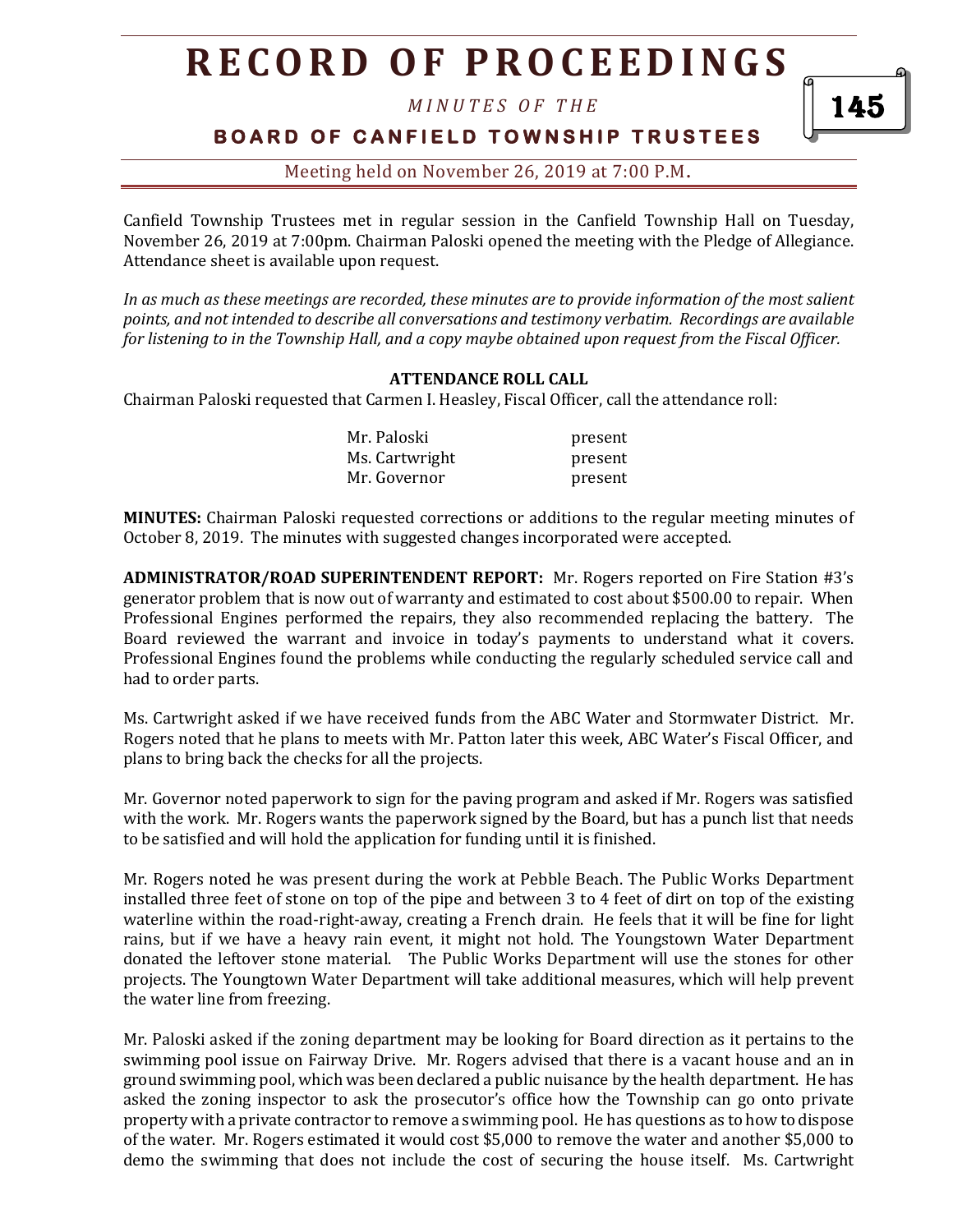*M I N U T E S O F T H E* 

### **BOARD OF CANFIELD TOWNSHIP TRUSTEES**

146

Meeting held on November 26, 2019 at 7:00 P.M**.**

requested more information from the zoning department before providing direction. The Board discussed several ideas to resolve these types of issues. Mr. Paloski moved to accept the administrator/road superintendent, public works and zoning reports as presented.

**FISCAL OFFICER'S REPORT:** Chairman Paloski called on the Fiscal Officer, Carmen I. Heasley, to present the financials. The Fiscal Officer reviewed warrants and electronic payments explaining that the printer misfed the first three warrants on legal paper, therefore affecting the numbers on the remaining warrants. She reviewed one blanket certificate and one purchase order. Purchase order PO 47-2019 is a Then and Now covering one change order for the Fairway Drive project approved at the last meeting.

The Fiscal Officer suggested transferring from the General Fund to the Road Fund due to the current fund balance to cover expenses until the next meeting and a re-allocation of funds within the Road Fund to cover repairs to the backhoe approved at the last meeting. She also suggested transferring from the General Fund to the Public Works Fund to cover the Township's share of the Emergency Road OPWC Grant. The Fiscal Officer reviewed options to open a revenue line to separate ABC Water District Funds from the Township's share within the Public Works Fund for better accountability and less confusion when it involves OPWC grants.

Under correspondence, the Fiscal Officer noted receipt of a letter from the Ohio Department of Liquor Control that allows the Board to object to liquor licenses. The Board would have until February 1, 2020 to request a hearing. The Board does not have objections to any liquor licenses within the Township, so they will not request a hearing. The Fiscal Officer will notify the state.

Mr. Paloski noted warrant payable to Clemens Nelson from the last meeting still in with the current warrants. Ms. Cartwright explained that she did not have an opportunity to call regarding that invoice. Mr. Governor noted that several charges involve negotiations. Ms. Cartwright does not have a problem with the current invoice, only the last one, and she will contact them tomorrow before signing. Mr. Paloski moved to accept the Fiscal Officers report as presented.

#### **OLD BUSINESS**

Ms. Cartwright noted that she discussed the Township's reimbursement of her insurance premium with her accountant, an HBK partner, and was advised there are no IRS issues since the reimbursed amount is much lower than the premiums paid for Township personnel.

Mr. Paloski noted signing both the OPWC Emergency Grant and the OPWC Paving Grant.

#### **NEW BUSINESS RESOLUTION 2019-11-26-194 Brake Repairs to Backhoe**

Mr. Paloski moved to approve Lynn Welding and Equipment Repair, LLC to perform the necessary work required to repair the brakes to the Township Backhoe at a cost not to exceed \$3,229.48. Mr. Governor seconded the Motion. Roll Call: Mr. Paloski, yes; Mr. Governor, yes; Ms. Cartwright, yes. Motion carried 3 to 0.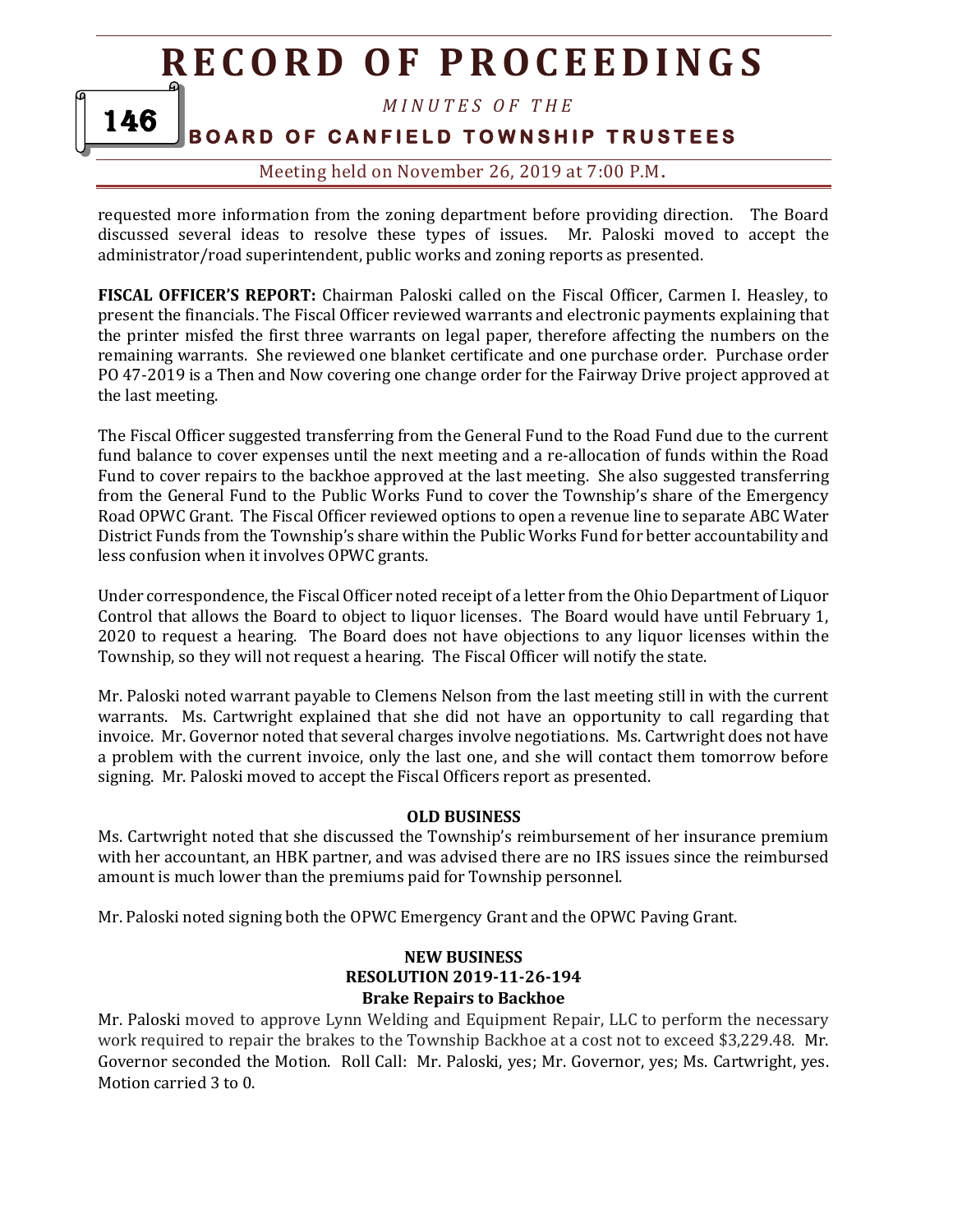*M I N U T E S O F T H E* 

### **BOARD OF CANFIELD TOWNSHIP TRUSTEES**

Meeting held on November 26, 2019 at 7:00 P.M**.**

#### **RESOLUTION 2019-11-26-195 Warrants & Electronic Payments**

Ms. Cartwright moved to approve Warrants #13621 thru #13637, electronic payments 484-2019 thru 505-2019 for a grand total of \$53,757.75 as general & payroll obligations of the Township. Mr. Governor seconded the Motion. Roll Call: Mr. Paloski, yes; Mr. Governor, yes; Ms. Cartwright, yes. Motion carried 3 to 0.

#### **RESOLUTION 2019-11-26-196 Blanket Certificate & Purchase Order**

Mr. Paloski moved to approve one Blanket Certificate PO 42-2019 and one Purchase Order PO 47- 2019 for a total of \$1,831.26. PO 47-2019 is a Then and Now purchase order to cover one change order approved at the last meeting. Mr. Governor seconded the Motion. Roll Call: Mr. Paloski, yes; Mr. Governor, yes; Ms. Cartwright, yes. Motion carried 3 to 0.

#### **RESOLUTION 2019-11-26-197 Fund Transfer**

Ms. Cartwright moved to approve the transfer of \$50,000 from the General Fund appropriation line #1000-910-910-0000 to the Road Fund revenue line #2141-931-0000. The current Road Fund balance is \$12,599. Mr. Governor seconded the Motion. Roll Call: Mr. Paloski, yes; Mr. Governor, yes; Ms. Cartwright, yes. Motion carried 3 to 0.

#### **RESOLUTION 2019-11-26-198 Fund Transfer**

Mr. Paloski moved to approve the transfer of \$5,000 from the General Fund appropriation line #1000- 910-910-0000 to the Public Works Fund revenue line #4401-931-0000. Mr. Governor seconded the Motion. Roll Call: Mr. Paloski, yes; Mr. Governor, yes; Ms. Cartwright, yes. Motion carried 3 to 0.

#### **RESOLUTION 2019-11-26-199 Re-Allocate Funds**

Ms. Cartwright moved to approve the re-allocation of \$2,000 within the Road Fund from appropriation line #2141-330-599-0000 (Other Expenses) to line #2141-330-323-0000 (Repairs & Maintenance). Mr. Paloski seconded the Motion. Roll Call: Mr. Paloski, yes; Mr. Governor, yes; Ms. Cartwright, yes. Motion carried 3 to 0.

**Trustees Comments:** Ms. Cartwright discussed the Lighting of the Green with Santa arriving on December 7 at 7:00pm and greeting children at the Township Hall throughout the evening. Ms. Cartwright will open the Hall. Mr. Rogers will arrange the chairs.

Mr. Governor asked about the street sweeping. Mr. Rogers asked the Board for the amount they want coming back to the Township from ABC Water and Stormwater District. Mr. Governor noted that the Board passed a resolution; the Township was taking a lesser reimbursement for this year only, and we are not charging for the labor of our crew. Mr. Rogers noted if that is what the Board wants him to do, than he will make it happen. Ms. Cartwright would like to see a list of the streets to be swept.

147